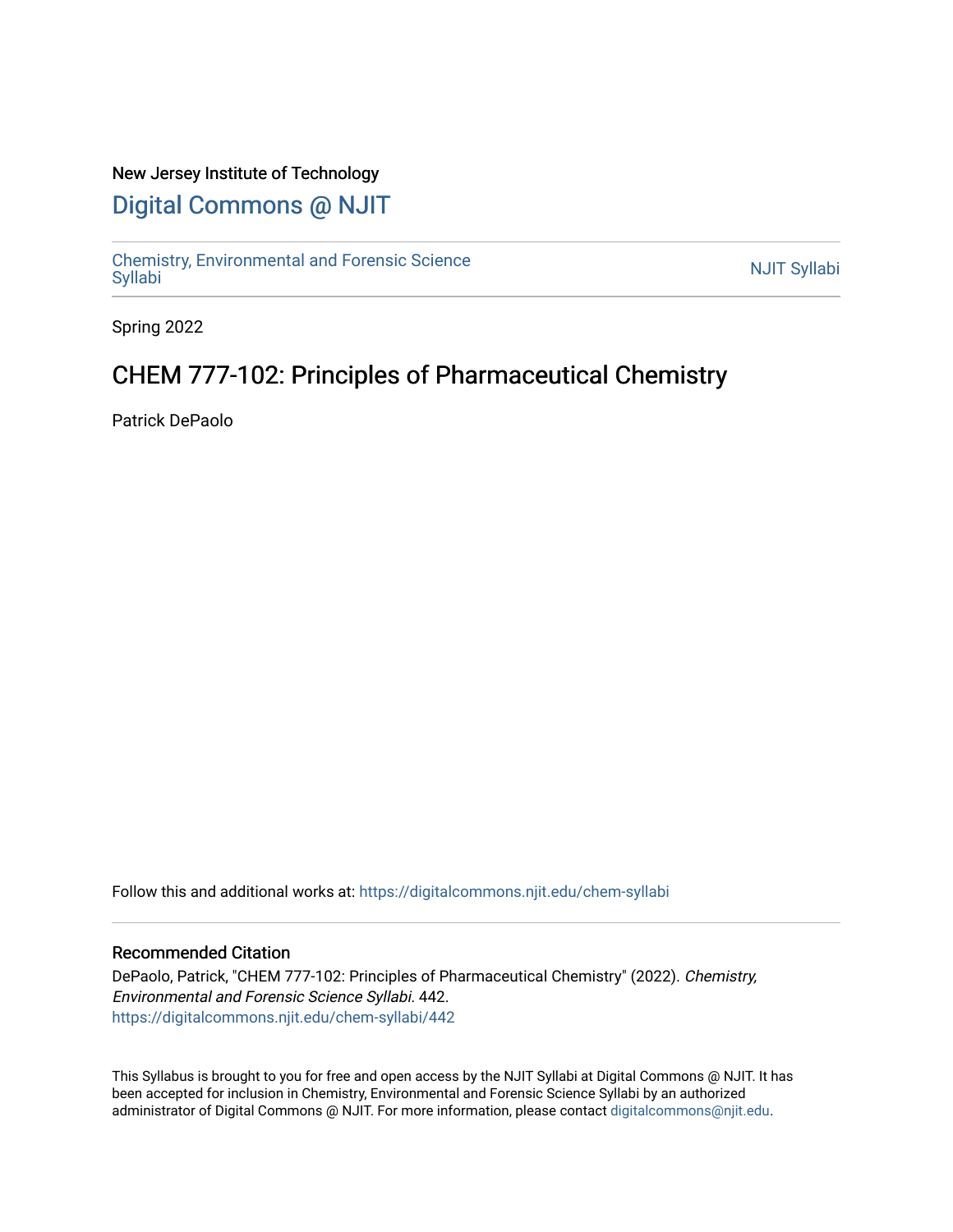

# THE DEPARTMENT OF CHEMISTRY AND ENVIRONMENTAL SCIENCE

## **CHEM 777: Principles of Pharmaceutical Chemistry** *Spring 2022 Course Syllabus*

*Academic Integrity is the cornerstone of higher education and is central to the ideals of this course and the university. Cheating is strictly prohibited and devalues the degree that you are working on. As a member of the NJIT community, it is your responsibility to protect your educational investment by knowing and following the academic code of integrity policy that is found at: [http://www5.njit.edu/policies/sites/policies/files/academic-integrity-code.pdf.](http://www5.njit.edu/policies/sites/policies/files/academic-integrity-code.pdf)* 

*Please note that it is my professional obligation and responsibility to report any academic misconduct to the Dean of Students Office. Any student found in violation of the code by cheating, plagiarizing or using any online software inappropriately will result in disciplinary action. This may include a failing grade of F, and/or suspension or dismissal from the university. If you have any questions about the code of Academic Integrity, please contact the Dean of Students Office at [dos@njit.edu](mailto:dos@njit.edu)*

#### **COURSE INFORMATION**

**Course Description**: C H E M -77 7 **Number of Credits**: 3 **Pre-requisites:** Students must have an in-depth understanding of general, organic and biochemistry.

| <b>Course-Section</b> | <b>Meeting Times</b>                      |  |
|-----------------------|-------------------------------------------|--|
| l Chem 777-102        | Fridays 6:00 PM $-$ 9:00 PM @ Tiernan 105 |  |

#### **Office Hours:** by appointment via webex

### **Webex meeting room: https://njit.webex.com/meet/depaolo**

**Webpage:** The course website is available through Canvas, which can be accessed via [canvas.njit.edu.](https://canvas.njit.edu/) Please email your instructor immediately if you cannot access the class site. All materials including lecture summaries, any PowerPoint slides, and other documents will be posted on the class site. Please check the site frequently for new materials and announcements. All grades for this course will be posted to Canvas on a regular basis. You are responsible for all updates posted to Canvas, and if you find any mistakes in content or grading, or you need help accessing these materials, please contact your instructor as soon as possible.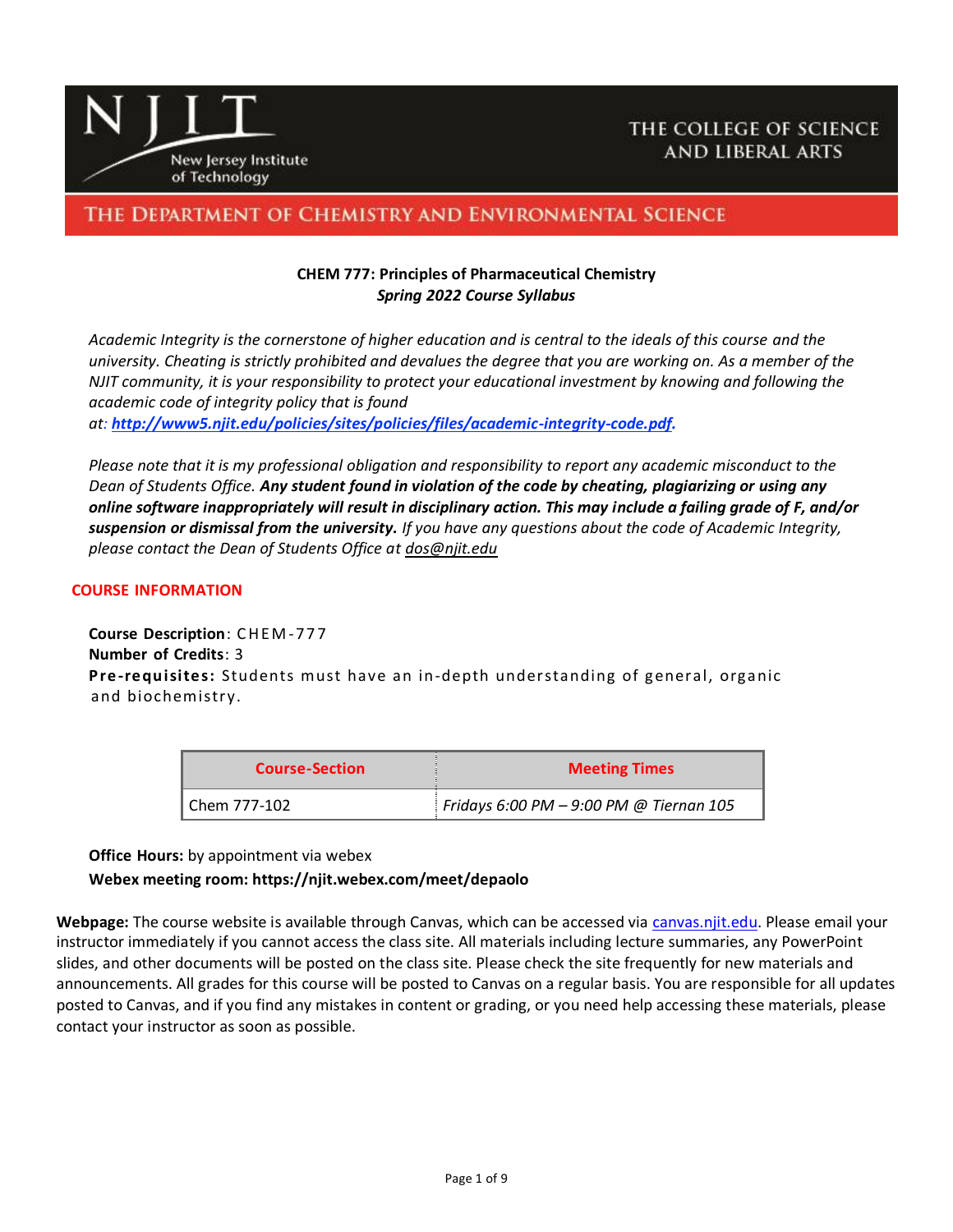### **Required Textbook**:

| <b>Title</b>     | Basic Principles of Drug Discovery and Development |
|------------------|----------------------------------------------------|
| <b>Author</b>    | <b>Benjamin Blass</b>                              |
| <b>Edition</b>   | First                                              |
| <b>Publisher</b> | 9780124115255                                      |
| <b>ISBN#</b>     | ISBN-13: 978-0134874371                            |

**University-wide Withdrawal Date**: The last day to withdraw with a **W** is Monday, April 4, 2022

**Course Description:** Principles of Pharmaceutical Chemistry, CHEM 777 is a core course designed to acquaint students to fundamentals of pharmaceutical Chemistry including many important biochemical reactions, bio molecular structures, binding and molecular interactions, and drug targets such as, proteins, nucleic acids and enzymes. In addition, the topics would highlight pharmacokinetics, drug absorption and distributions, designing drugs based on their chemical structures and quantitative structure activity relationships. In addition, there would be discussions on common drugs and their functions.

### **POLICIES**

**All CES students must familiarize themselves with, and adhere to, all** official university-wide student policies. CES takes these policies very seriously and enforces them strictly. In addition, obtaining course materials such as past exams or solutions to homework and/or class assignments from external sources constitutes as cheating. The official Student's Solutions Guide is exempt. Posting of course materials on external websites without the approval of the instructor violates intellectual property laws and hence strictly forbidden**.** Any student caught cheating on homework will be assessed a penalty of 20 points, in addition to a grade of zero for the given homework assignment. **Students are encouraged to seek help from their Instructors during office hours.**

**Grading Policy**: The final grade in this course will be determined by a point total based on the following:

| Exam 1               | 250           |
|----------------------|---------------|
| Exam 2               | 250           |
| <b>Attendance</b>    | 50            |
| <b>Homework</b>      | 200 (20 x 10) |
| <b>Final Project</b> | 250           |
| <b>Total points</b>  | 1000          |

Your final letter grade in this course will be based on the following tentative curve:

| A  | 90 % and above |   | 50 to 59 %        |
|----|----------------|---|-------------------|
| B+ | 80 to 89 %     | D | <b>Below 50 %</b> |
| В  | 70 to 79 %     |   |                   |
| C+ | 60 to 69 %     |   |                   |

**You must maintain an average of 35%, which is 228 points total for the common exams and final to be considered for a grade of D or higher. You will receive an F even if you have adequate point total without this requirement.**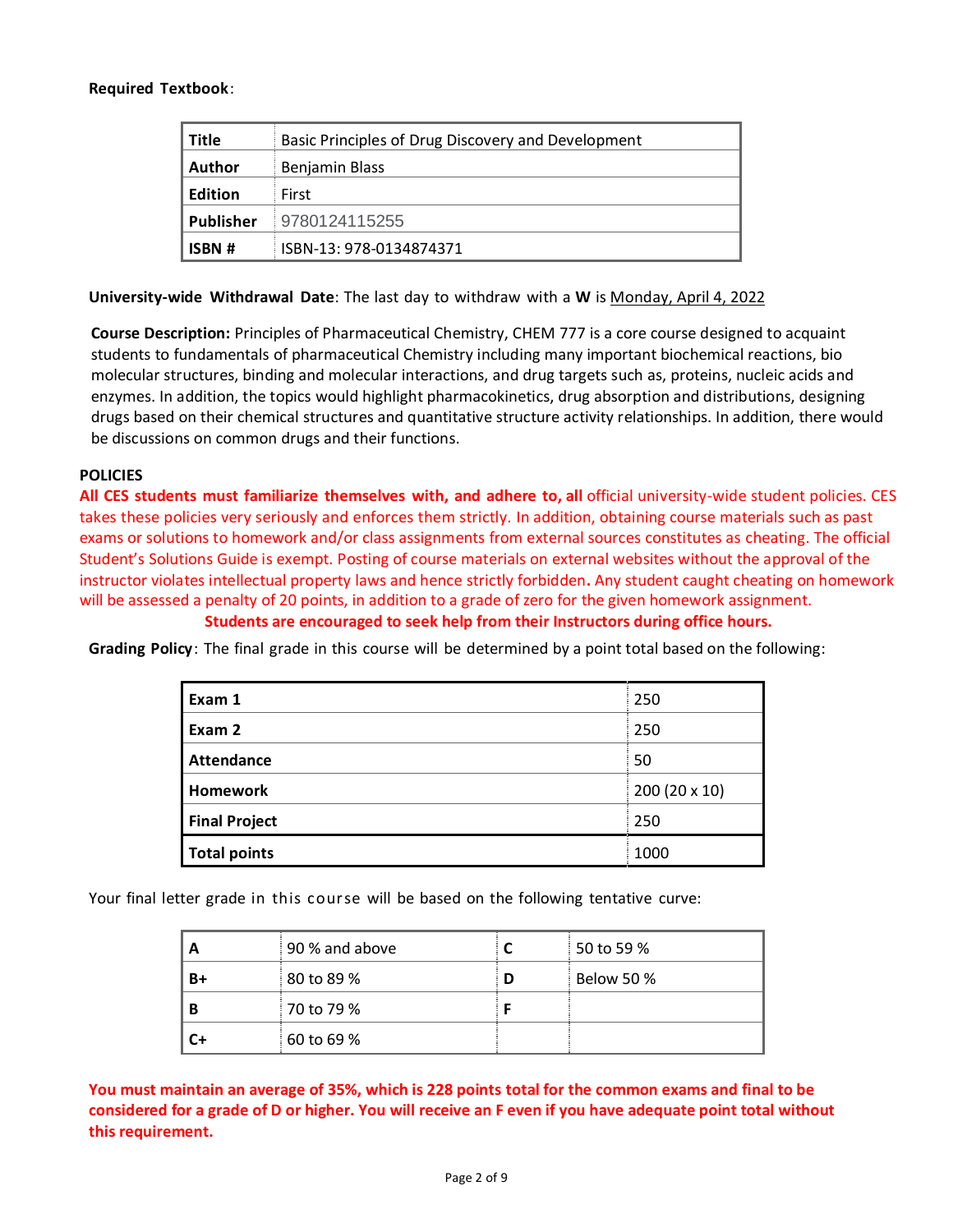**ATTENDANCE POLICY:** Attendance at classes will be recorded and through **iclicker** and **mandatory**. Each class is a learning experience that cannot be replicated through simply "getting the notes."

**LECTURE (IN PERSON):** A computer and scientific (non-graphing, non-programmable) calculator are required for all lectures. Students are expected to come to lecture after having reviewed the pre-recorded lecture notes available in Canvas. Instruction will be offered in person unless the University mandates virtual instruction, so attendance is required for all the classes. A laptop is required for all classes as instructors will administer online class quizzes. We will be doing a lot of problem -solving, so a paper notebook where you can do problems is highly recommended.

If your computer malfunctions and you are unable to attend class, you are required to inform the instructor, via email the **same day**. Failure to notify the instructor will result in loss of points for that day.

**iCLICKER IN CLASSROOM**: In order to gauge student comprehension, encourage participation, and track attendance we will use using iClicker Cloud. Each student must download the iClicker Student (formerly iClicker Reef) app to their mobile device or laptop and sign up for the 6 month license. Students must create an account in the application or, if they have an account already, simply sign in. **When creating your profile, please use your name and NJIT email as it appears on the class roster**. Instructors will be using this app to assign grades so having the correct name and email is vital to getting the points you earned! Once in the app, simply select the "add a class" button (top right, appears as a plus sign), search for New Jersey Institute of Technology, and select the course with the name your instructor provides.

**RECITATION (SECOND LECTURE PERIOD) IN PERSON:** Each recitation, the students will be given problems to solve. You will be given adequate time to complete the problem and upload/submit your work in Canvas. These problems are essential for helping you learn and are worth points. So please take the time to do the work neatly and upload/submit them in the space provided in CANVAS. Students who miss a recitation for a valid reason must still make up the work to get credit.

**COURSE LEARNING RESPONSIBILITY:** COVID-19 pandemic has required that both instructors and students make changes to their normal working protocols for courses. We will still have content and quizzes online. As a result, students are asked to practice extra care and attention in regard to academic honesty, with the understanding that all cases of plagiarism, cheating, multiple submission, and unauthorized collaboration are subject to penalty. Students may not collaborate on exams or assignments, directly or through virtual consultation, unless the instructor gives specific permission to do so. Posting an exam, assignment, or answers to them on an online forum (before, during, or after the due date), in addition to consulting posted materials, constitutes a violation of the university's Honesty policy. Likewise, unauthorized use of live assistance websites, including seeking "expert" help for specific questions during an exam, can be construed as a violation of the honesty policy. All students should be familiar with the NJIT integrity

code: *[http://www5.njit.edu/policies/sites/policies/files/academic-integrity-code.pdf.](http://www5.njit.edu/policies/sites/policies/files/academic-integrity-code.pdf)* 

In addition to adhering to the NJIT Integrity statement, learning in the current environment also places a significant amount of responsibility on you. Please utilize all the resources that are available to you to be successful in the courses. Examples include paying full attention in class, copying notes, accessing the tutoring center, going to instructor office hours for help.

### **HOMEWORK POLICY:**

Homework is 100% online and accessed via CANVAS. The homework is to test your understanding of the material being taught. This homework will build on the classroom content and enhance your understanding of the material. This homework will also be good preparation for the common exams. It is important that you aim to get > 90% in all your homework to get the most benefit.

Each homework assignment has it due date. In addition, Canvas has a calendar with due dates. **ALL HOMEWORK MUST BE DONE ON TIME. There is no credit for late homework.** DO NOT WAIT TO THE LAST MINUTE TO DO YOUR HOMEWORK. ONLINE SYSTEMS ARE NOT 100% RELIABLE. UNEXPECTED EVENTS, like Canvas being down, MAY OCCUR but they are not considered valid excuses for missing a due date. PLAN TO FINISH YOUR HOMEWORK AT LEAST ONE DAY BEFORE IT IS DUE.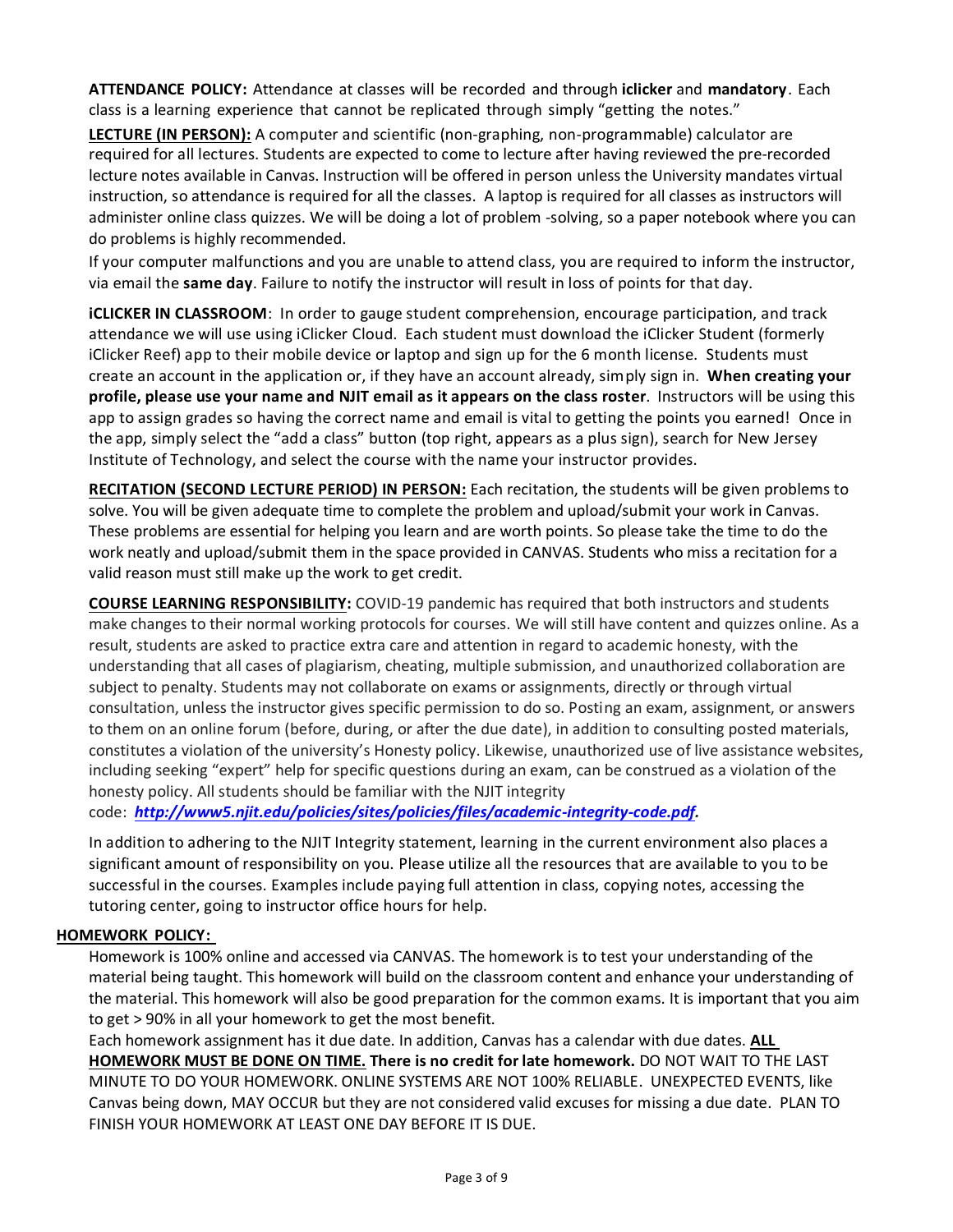**TAKE HOME QUIZ:** There will be a take home quiz worth 50 exam points given in April (after the 2<sup>nd</sup> common exam and before the final exam). The quiz will cover outcomes 15 – 23: Energy, thermodynamics, oxidationreduction reactions, and electrochemistry. The quiz will run under the RESPONDUS lockdown browser and webcam (see below) and it is to be taken outside of class time. The quiz will be open for at least one day so you control the start time of your quiz. Once open, the entire quiz must be completed in one sitting, and you only have one attempt. You will be able to go back and forth between questions during the quiz but once you leave the RESPONDUS environment you will not be able to get back in. If you leave the RESPONDUS environment due to an emergency or your connection is severed due to internet instability, try to state what is happening while you are still in the Respondus environment then after getting out of Respondus notify your instructor as soon as possible.

**EXAMS**: There will be two midterm (Common) exams held in class during the semester, a Take Home Quiz covering Thermodynamics and Electrochemistry, and one comprehensive final exam covering everything learned in chem125 as well as chem126. The following exam periods are tentative and therefore possibly subject to change:

| Common Exam I            | <b>February 21</b> |
|--------------------------|--------------------|
| Common Exam II           | March 21           |
| <b>Reading Days</b>      | May 4 and 5        |
| <b>Final Exam Period</b> | May 6 - 12         |

Common Exams are held on Mondays during the common hour. They start at 4:30P in assigned rooms (TBD)

The final exam will test your knowledge of all the course material taught in both this entire course as well as chem125.

## **ADMINISTRATION OF EXAMS:**

The Common and Final Exams will be administered in person unless University Policies dictate otherwise. The take home quiz and any virtual exams will be using the RESPONDUS browser with Webcam. **This browser is available in Canvas. Students must complete a proper environment check before starting the exam in the exam video by showing their calculator, blank scratch paper, their work surface, cell phone is placed away from work area, and a 360 degree view of their workspace to confirm no information is posted around the work area. Students may only use scientific (non-programmable, non-graphing) calculators on exams. The student will also be asked to show a photo-ID. The in person final Exam will be a proctored ACS final exam**. If University policies dictate a virtual final exam it will be administered using the RESPONDUS browser with Webcam.

## **During the exam, you have to adopt the following behaviors:**

1. **No cell phones**, **tablets**, **other computers**, **iwatches**, or anything else which can access the internet besides the machine you are running Respondus on should be anywhere near the exam-- any indication of cell phone presence (a ring tone, vibration, music, or a phone visible to the camera) will result in a point penalty.

- 2. Not talking to anyone.
- 3. No covering of face (either with clothing or hand) unless the student is in a public space (like the library)
- 4. No moving out of frame.
- 5. No listening to music or having headphones/earbuds on.
- 6. No setting up the camera so that the camera's view is not completely on student and workspace.

## **To protect the test's integrity, anyone found to violate any of the rules (2-6) of an exam or have facial recognition for less than 50% of the exam time will be docked 10 points for each violation from their exam score.**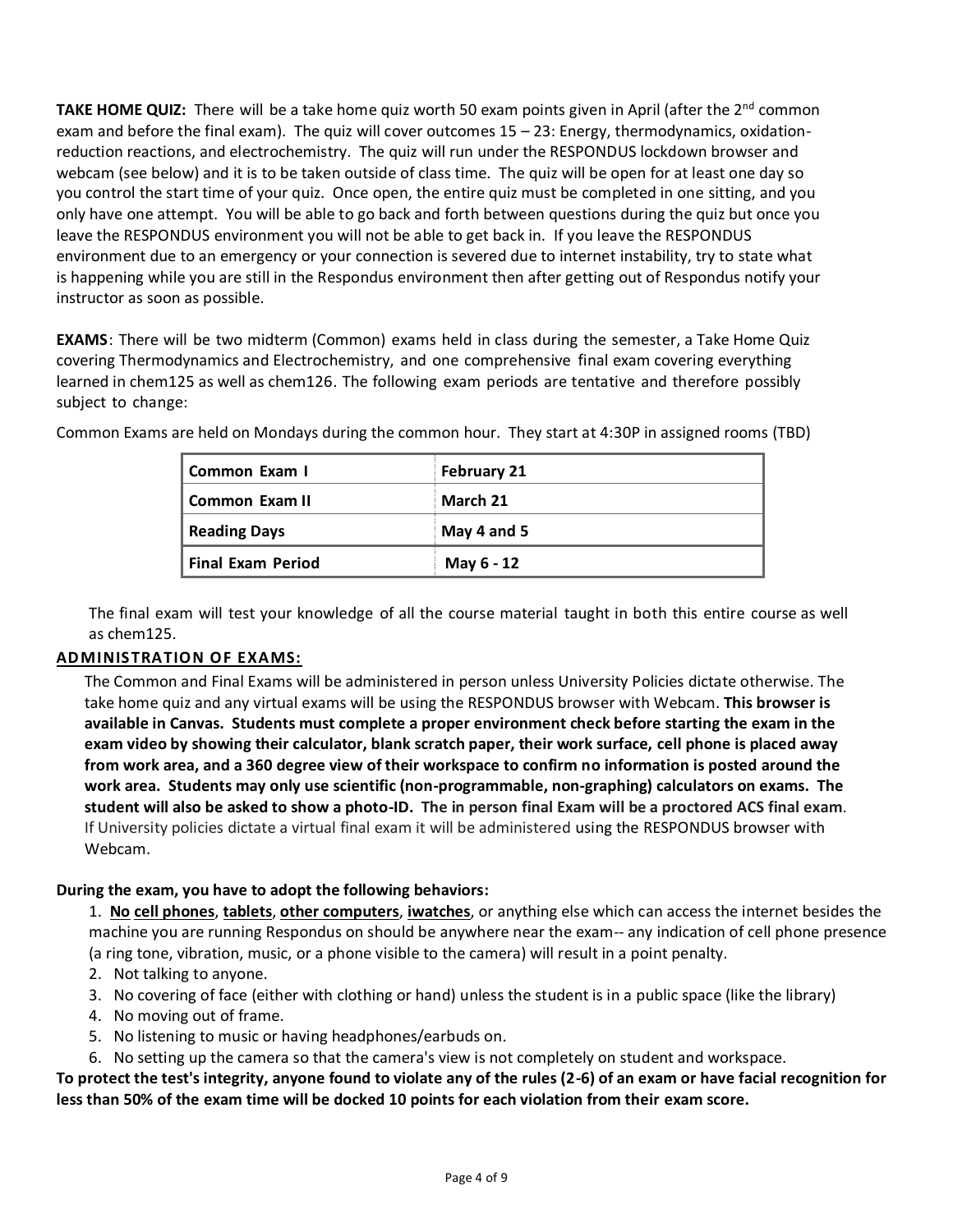We understand these are difficult times and it is natural to move around when taking an exam in the comfort of your home. We must remind you that this is a high stakes exam and must be treated as such. Please observe all exam rules as if you were taking the exam in person.

**TEST GRADING ERROR.** Test scores will be available in Canvas roughly 2 weeks after the test. If you wish to go over your exam, arrange to meet your instructor during office hours. If you believe there is an error, you have one week after scores are posted to discuss the error with your instructor during office hours. ALL ERRORS NEED TO BE BROUGHT TO THE INSTRUCTOR'S ATTENTION WHEN THEY OCCUR. DO NOT WAIT UNTIL THE END OF THE SEMESTER

**MAKEUP EXAM POLICY:** There will normally be **NO MAKE-UP QUIZZES OR EXAMS** during the semester. In the event that a student has a legitimate reason for missing a quiz or exam, the student should contact the Dean of Students office and present written verifiable proof of the reason for missing the exam, e.g., a doctor's note, police report, court notice, etc. clearly stating the date AND time of the mitigating problem. The student must also notify the CES Department Office/Instructor that the exam will be missed. **One** *cumulative make-up examination* will be permitted at the end of the semester if there is an acceptable and substantial reason. A grade of zero will be given for a second missed examination independent of reason. *Tentative date of the makeup exam is during the week of May 2 nd*

## **Using the Respondus LockDown Browser and a Webcam for Online Exams**

Respondus LockDown Browser is a locked browser that prevents you from printing, copying, going to another URL, or accessing other applications during a quiz or exam. If a Canvas quiz or exam requires that LockDown Browser be used, you will not be able to take the assessment with a standard web browser. The LockDown Browser with a webcam (Respondus Monitor) will record you during an online exam.

The webcam can be built into your computer or it can be a separate unit that plugs in with a USB cable. Watch this [short video](http://www.respondus.com/products/lockdown-browser/student-movie.shtml) to get a basic understanding of LockDown Browser and the webcam feature. A student [Quick Start](http://www.respondus.com/products/monitor/guides.shtml)  [Guide \(PDF\)](http://www.respondus.com/products/monitor/guides.shtml) is also available.

1. Download and install LockDown Browser from this link:

**<http://www.respondus.com/lockdown/download.php?id=264548414>**

- 2. Once your download has finished, locate the "LockDown Browser" shortcut on the desktop and double-click it. (For Mac users, launch "LockDown Browser" from the Applications folder.)
- 3. You will be brought to the Canvas or Moodle login page within the LockDown Browser. If you are in Moodle, click "Login with your UCID" to log in with your NJIT UCID and password and then click Login.
- 4. Under "My courses," click on the course in which you have to take the exam that requires the LockDown Browser.
- 5. After you enter the course, find the exam and click on it.
- 6. A confirmation prompt will appear. Click the "Start attempt" button. Once a quiz has been started with LockDown Browser, you cannot exit until the Submit all and finish button is clicked.
- 7. If you are required to use a webcam (Respondus Monitor), you will be prompted to complete a Webcam Check and other Startup Sequence steps.

### **HOW TO SUCCEED IN THIS COURSE:**

You are responsible for utilizing the resources provided like pre-recorded lectures to help yourself learn. You will benefit from the lecture and recitation only if you come prepared to class. Please plan to spend at least 6-9 hours each week outside the lecture/recitation period for this class.

All instructors will provide their availability for office hours where you can go for extra help. In addition, the Chemistry tutoring center will be a useful resource where you can get help from peers. On a weekly basis you need to plan for:

- a) Time to listen to pre-recorded lectures (before the class) and review the textbook chapter
- b) Prepare questions to ask the professor during class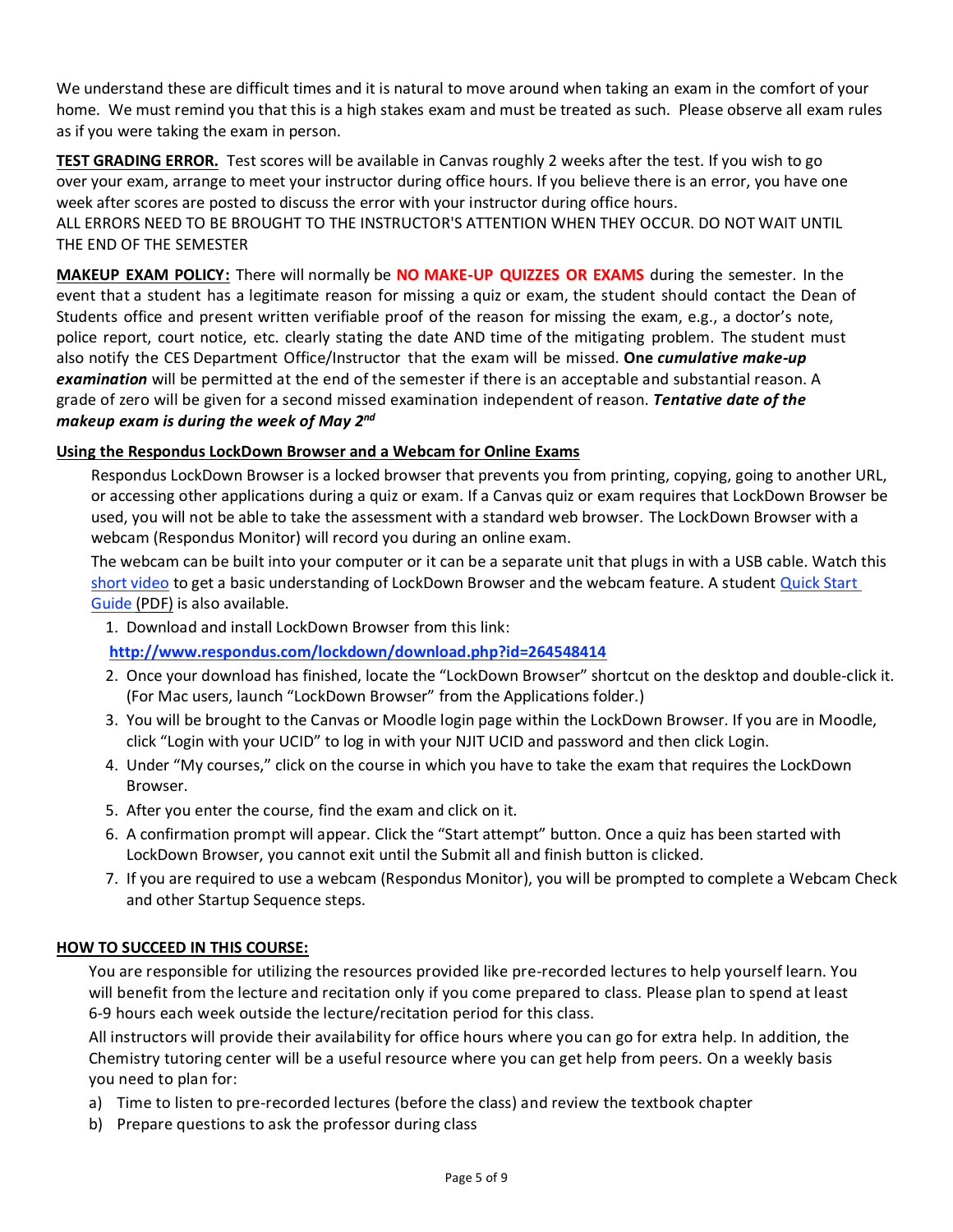- c) Review material and come prepared to do the recitation problems
- d) Time to do the online homework and textbook problems
- e) Work on the Review Packets

#### **ADDITIONAL RESOURCES**

**Chemistry Tutoring Center**: Located in the Central King Building, Lower Level, Rm. G12. Students can get help from peer tutors on a "walk-in" basis. There is no private tutoring available, however if the center is not too busy, you may be able to get more personal attention. In this peer tutoring model, tutors are taught to encourage interaction among students to promote learning. In addition, there will be limited tutoring available online as well *Hours of operation are between Monday – Friday 10:00 am - 6:00 pm, either virtually or in-person* 

**Accommodation of Disabilities**: **O**ffice of **A**ccessibility **R**esources and **S**ervices, **OARS** (*formerly known as Disability Support Services*) offers long term and temporary accommodations for undergraduate, graduate and visiting students at NJIT. See <https://www.njit.edu/studentsuccess/node/5> to learn more about their services.

If you are in need of accommodations due to a documented disability please contact the Office of Accessibility Resources and Services at [oars@njit.edu](mailto:oars@njit.edu) or contact Scott Janz, the Associate Director at 973 596-5417 or via email at [scott.p.janz@njit.edu.](mailto:scott.p.janz@njit.edu) The office is located in Fenster Hall Room 260. A Letter of Accommodation Eligibility from the Office of Accessibility Resources Services office authorizing your accommodations is required in order to receive accommodations on assignments or exams. Students requiring special conditions for exams must fill out OARS forms stating the date and time of the exam.

For further information regarding self-identification, the submission of medical documentation and additional support services provided please visit the Accessibility Resources and Services (OARS) website at: **[http://www5.njit.edu/studentsuccess/disability-support-services/](http://www.njit.edu/studentsuccess/accessibility/)**

#### **IMPORTANT DATES:** (See [Spring 2022 Academic Calendar\)](https://www5.njit.edu/registrar/spring-2022-academic-calendar/)

| Month        | Day | Weekday       | Event                                                                                                     |  |
|--------------|-----|---------------|-----------------------------------------------------------------------------------------------------------|--|
| January      | 17  | Monday        | Martin Luther King, Jr. Day                                                                               |  |
| January      | 18  | Tuesday       | <b>First Day of Classes</b>                                                                               |  |
| January      | 22  | Saturday      | Saturday Classes Begin                                                                                    |  |
| January      | 24  | Monday        | Last Day to Add/Drop a Class                                                                              |  |
| January      | 24  | Monday        | Last Day for 100% Refund, Full or Partial Withdrawal                                                      |  |
| January      | 25  | Tuesday       | W Grades Posted for Course Withdrawals                                                                    |  |
| January      | 31  | Tuesday       | Last Day for 90% Refund, Full or Partial Withdrawal - No Refund for Partial Withdrawal after this<br>date |  |
| February     | 14  | Monday        | Last Day for 50% Refund, Full Withdrawal                                                                  |  |
| March        | 7   | Monday        | Last Day for 25% Refund, Full Withdrawal                                                                  |  |
| March        | 14  | Monday        | Spring Recess Begins - No Classes Scheduled - University Open                                             |  |
| March        | 19  | Saturday      | <b>Spring Recess Ends</b>                                                                                 |  |
| <b>April</b> | 4   | <b>Monday</b> | <b>Last Day to Withdraw</b>                                                                               |  |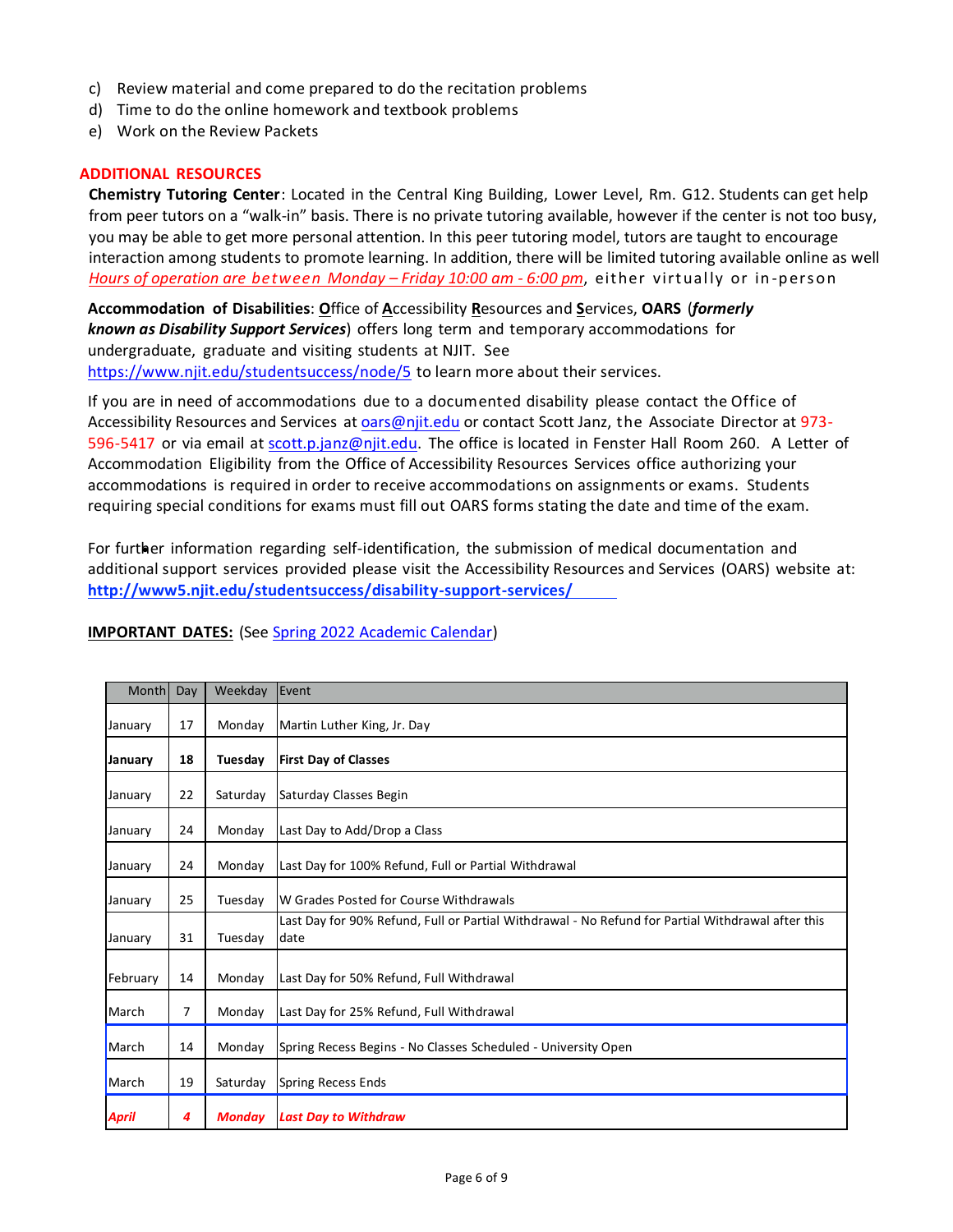| April | 15  | Friday         | Good Friday - No Classes Scheduled - University Closed   |
|-------|-----|----------------|----------------------------------------------------------|
| April | 17  | Sunday         | Easter Sunday - No Classes Scheduled - University Closed |
| May   | 3   | Tuesday        | <b>Friday Classes Meet</b>                               |
| May   | 3   | <b>Tuesday</b> | Last Day of Classes (Friday schedule)                    |
| May   | 4   |                | Wednesday Reading Day 1                                  |
| May   | 5   | Thursday       | Reading Day 2                                            |
| May   | 6   | Friday         | Final Exams Begin                                        |
| May   | 12  | Thursday       | <b>Final Exams End</b>                                   |
| May   | 14  | Saturday       | <b>Final Grades Due</b>                                  |
| May   | TBA |                | Commencement                                             |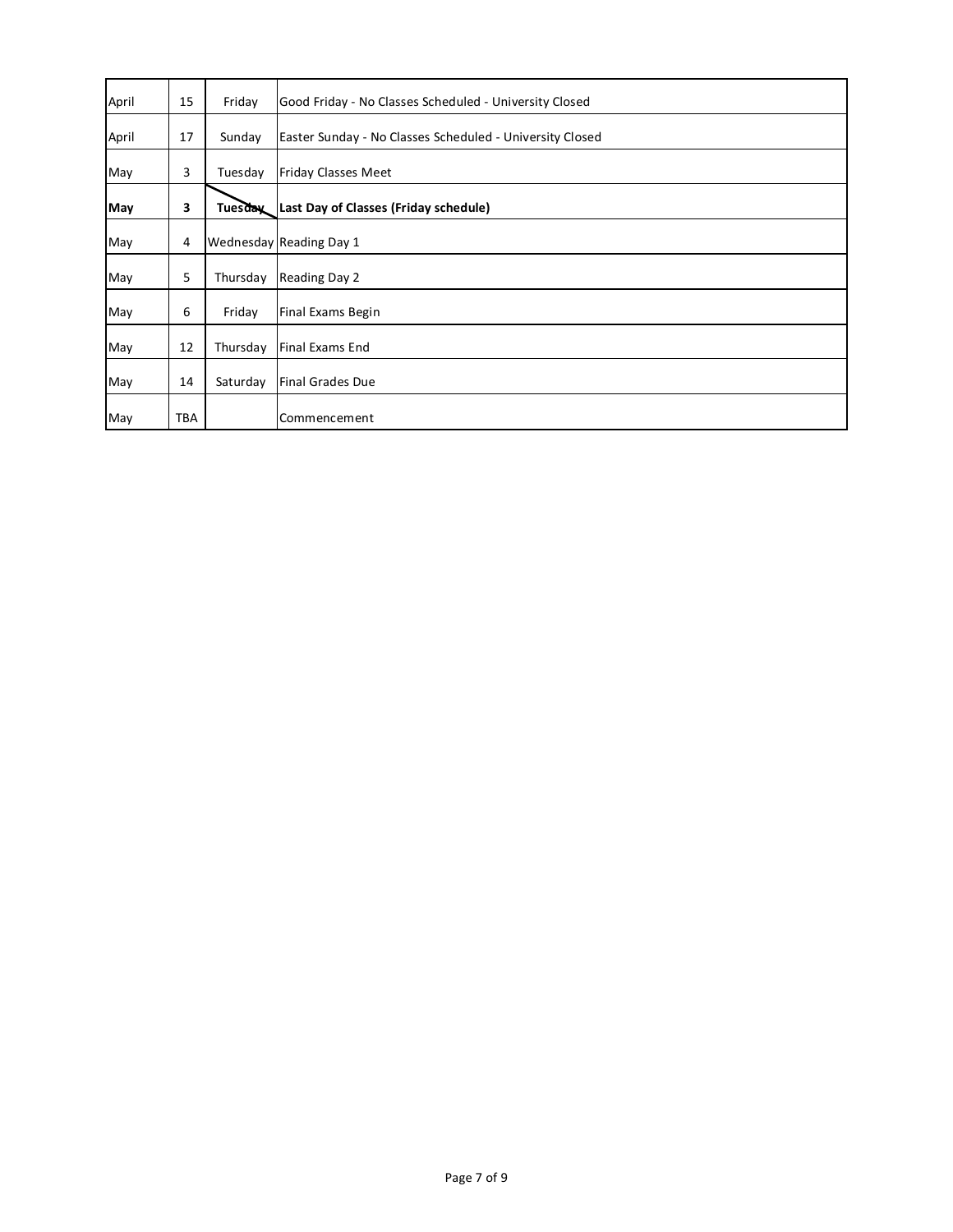## **Course Outline**

This is a second part in a 2 course Chemistry sequence. This course builds on content from Chem 125. So, it is expected that the student will have reviewed Chapters 1-14 before starting this course.

| <b>Week</b>    | <b>Outcomes</b> | <b>Topic</b>                                                                | <b>Homework</b>        |
|----------------|-----------------|-----------------------------------------------------------------------------|------------------------|
| $\mathbf{1}$   | 1,2             | Chapter 15: Chemical Kinetics                                               | Warm up Basic HW       |
|                |                 |                                                                             | Chapter 15 HW-part 1   |
| $\overline{2}$ | 1, 2, 3         | Chapter 15: Chemical Kinetics                                               | Chapter 15 HW-part 2   |
| 3              | 4,5             | Chapter 16: Chemical Equilibrium                                            | Chapter 16 HW- part 1  |
| 4              | 4,5,6,7         | Chapter 16: Chemical Equilibrium                                            | Chapter 16 HW- part 2  |
| 5              | 8, 9            | Chapter 17: Acids and Bases                                                 | Chapter 17 HW- part 1  |
|                |                 | EXAM 1: Chapters 15 and 16 (Feb 21)                                         |                        |
| 6              | 8,9,10          | Chapter 17: Acids and Bases                                                 | Chapter 17 HW - part 2 |
| $\overline{7}$ | 11, 12          | Chapter 18: Aqueous Ionic Equilibrium                                       | Chapter 18 HW-part 1   |
| 8              | 13,14           | Chapter 18: Aqueous Ionic Equilibrium; Review Chapter 6:<br>Thermochemistry | Chapter 18 HW- part 2  |
| 9              |                 | <b>SPRING BREAK</b>                                                         |                        |
|                |                 | EXAM 2: Chapters -17, 18 & part of 19 (Mar 21)                              |                        |
| 10             | 15,16           | Chapter 19: Free Energy and Thermodynamics                                  | Chapter 19 HW - part 1 |
| 11             | 17,18           | Chapter 19: Free Energy and Thermodynamics                                  | Chapter 19 HW - part 2 |
| 12             | 19,20,21        | Chapter 20: Electrochemistry                                                | Chapter 20 HW - part 1 |
| 13             | 21, 22, 23      | Chapter 20: Electrochemistry                                                | Chapter 20 HW - part 2 |
|                |                 | Take home exam: chapters 19 and 20                                          |                        |
| 14             | 18, 19, 20      | Chapter 21: Radioactivity and Nuclear Chemistry                             | Chapter 21 HW          |
| 15             | 21              | Chapter 22: Organic Chemistry                                               | Chapter 22 HW          |